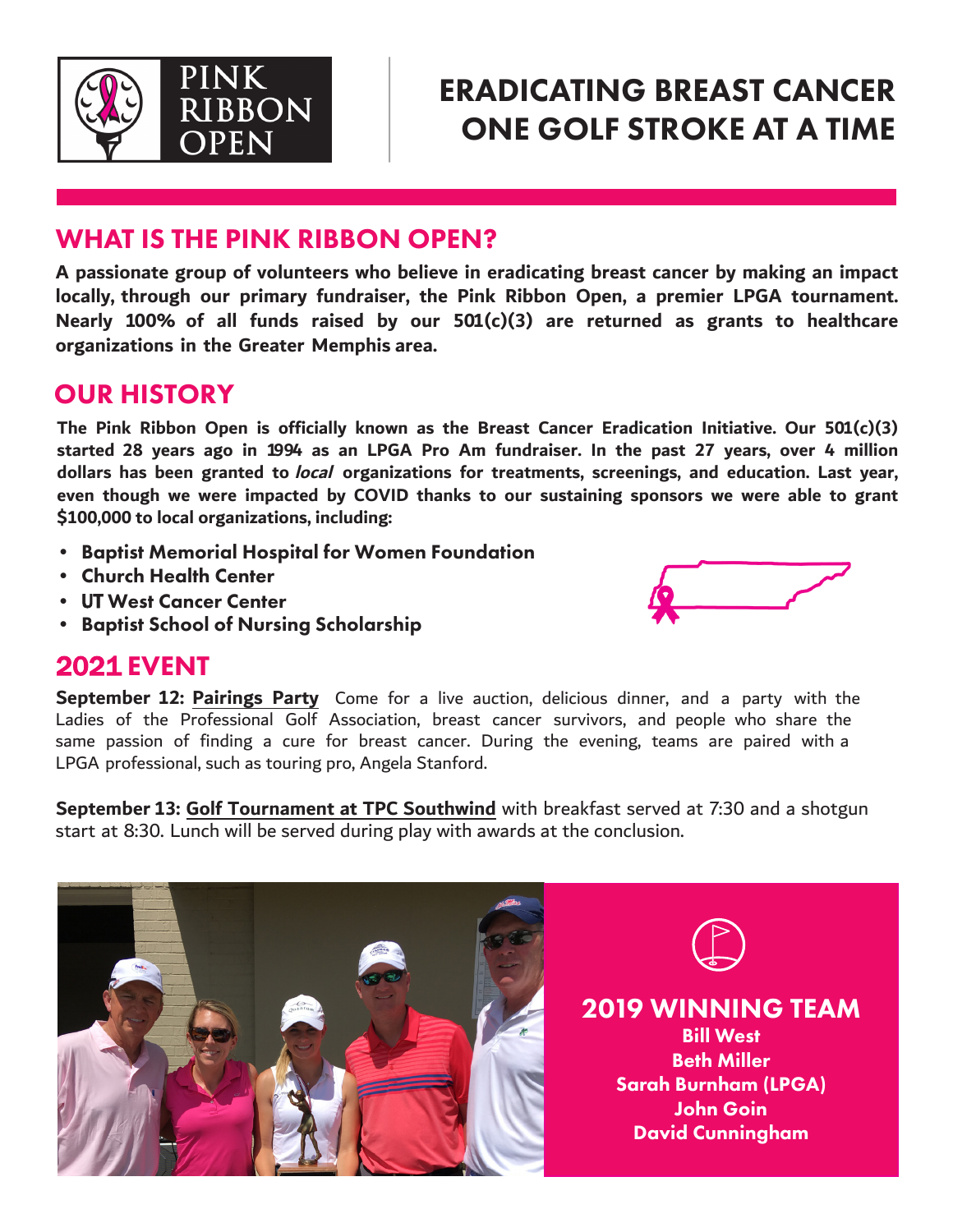

# TOURNAMENT SPONSORSHIPS

#### HEATHER FARR TITLE SPONSOR \$30,000

### 1 SLOT FILLED

- Heather Farr Memorial trophy presented by title sponsor will go to winning team
- Mention in all publicity of which we have control
- Two Pro-Am teams (see Pro-Am page)
- Logo displayed on banner at Pairings Party
- 20 invitations to Pairings Party
- Gift bag for each amateur player
- Two tee or green signs
- Party of 16 invited to Awards Ceremony on Monday after conclusion of Pro-Am

**ESENTING "ACE" SPONSOR** \$25,000

### 2 SLOTS AVAILABLE

- Mention in all publicity of which we have control
- 2 Pro-Am team (see Pro-Am page)
- Dinner Sponsor: Logo displayed on banner
- 15 invitations to Pairings Party
- Gift bag for each amateur player
- Two tee or green signs
- Party of 8 invited to Awards Ceremony on Monday after conclusion of Pro-Am



EAGLE SPONSOR \$15,000

- Sponsor of Awards Luncheon (logo displayed)
- Mention in all publicity of which we have control
- One Pro-Am team (4 players-see Pro-Am page)
- Gift bag for each amateur player
- Lunch Sponsor: Logo displayed on banner
- One tee or green sign
- Party of 8 invited to Awards Ceremony Monday after conclusion of Pro-Am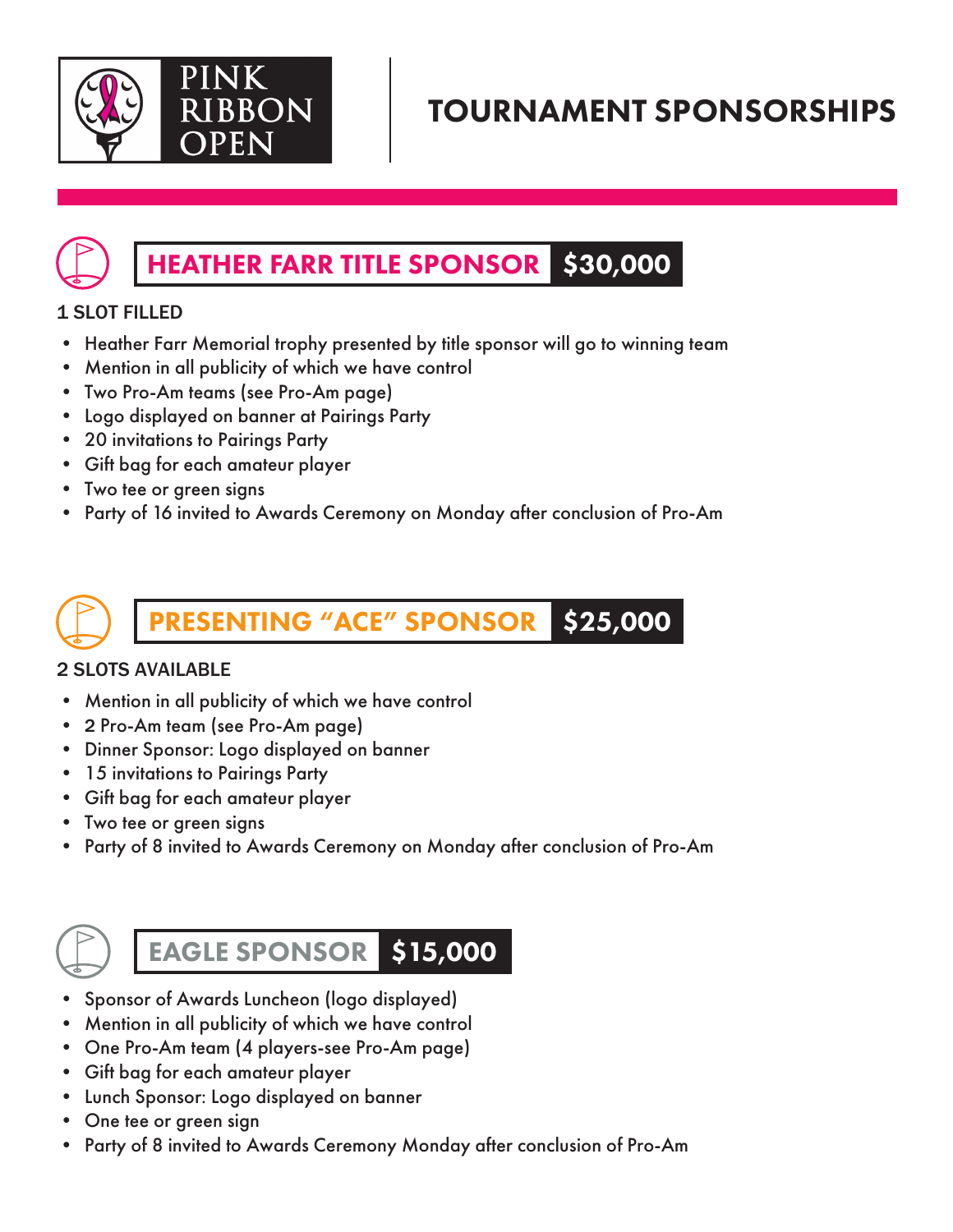

BIRDIE SPONSOR \$10,000

- Mention in all publicity of which we have control
- One Pro-Am team (4 players-see Pro-Am page)
- Gift bag for each amateur player
- Breakfast Sponsor: Logo displayed on banner
- 8 invitations to Pairings Party
- One tee or green sign
- Party of 4 invited to Awards Ceremony on Monday after conclusion of Pro-Am

AMATEUR TEAM \$6,500

- One Pro-Am Team (4 players)
- 8 invitations to Pairings Party
- Gift Bag for each amateur player
- One Tee or Green sign

### BUSINESS SPONSORSHIPS

## BAR SPONSOR

- \$4,000
- Logo displayed prominently behind bar
- Tee and green signs on hole denoting sponsorship

#### PAR 3's \$2,000 PER HOLE

- Sponsor of hole-in-one and closest to pin prizes
- Tee and green signs on hole denoting sponsorship

#### PAR 4's & 5's \$1,000 PER HOLE

• Tee and green signs on hole denoting sponsorship

2019 Pairings Party | Hilton Memphis

#### DRINK/SNACK OASIS \$2,500 EACH

To be located on tee box (maximum of 4)

• We provide drinks and snacks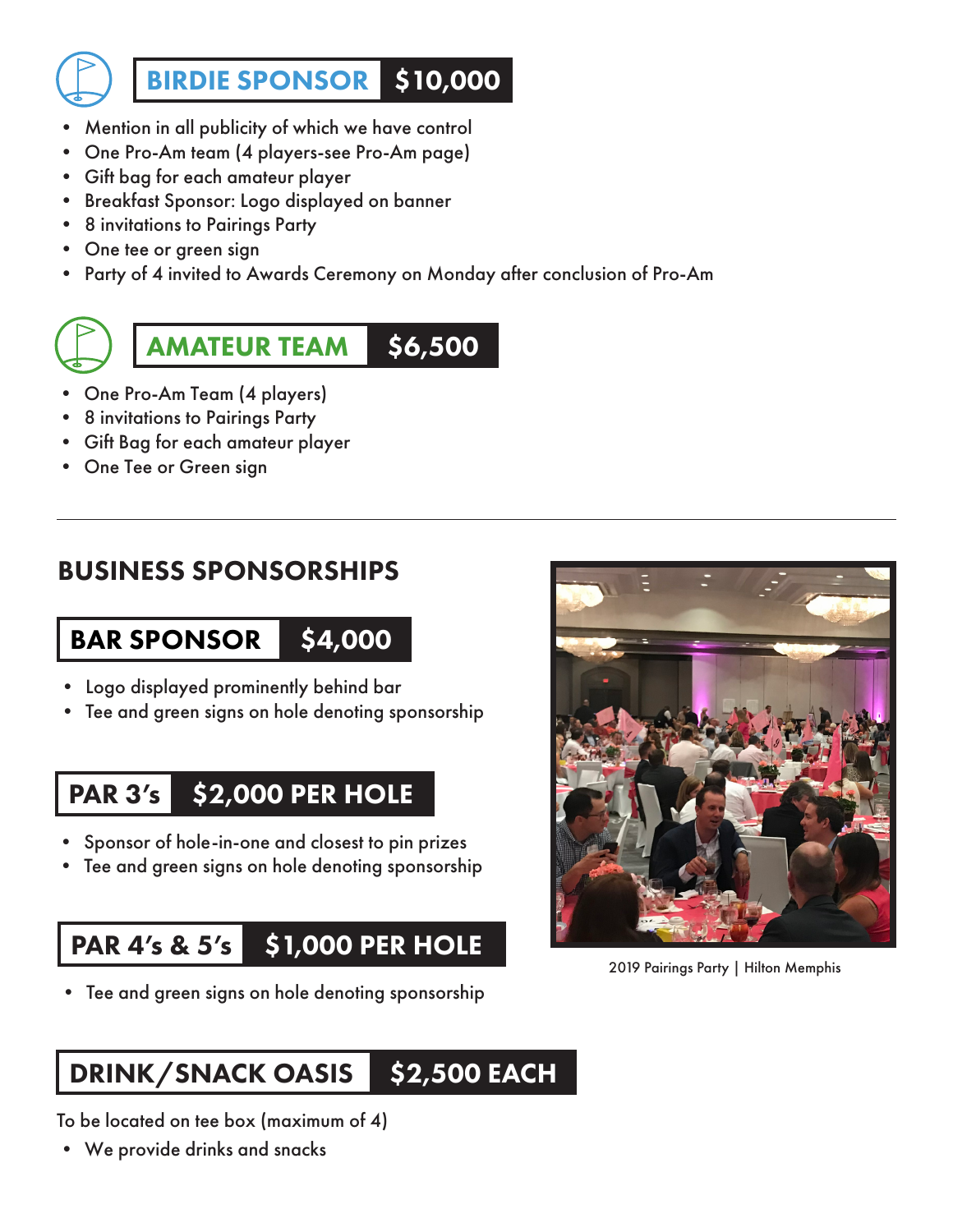## ADDITIONAL SPONSORSHIP OPPORTUNITIES

#### TEE OR GREEN SIGNS **\$300 EACH**

• Placement of tee or green sign with company logo on tee, green, or putting green

### HOLE FLAG \$150 EACH

• Personalized, embroidered HOLE FLAG "In Celebration Of" / "In Memory Of" loved ones with breast cancer

### IN-KIND DONATIONS

- Donation of advertising, media, print, merchandise, services, or gift certificates that can be used for live auction
- Approval by the Board of Directors is required



## TEAM REGISTRATION

Each team may have 8 attendees to the Pairings Party/Dinner on Sunday evening, **Sept 12,** usually 4 team members and 4 guests. It is important that each team be represented at the Pairings Party. There will be a random draw of a lady professional golfer for each team. **Registration fee for a PRO-Am Team is \$6,500.**

Visit www.pinkribbonopen.org and complete the online registration form and submit together with your check by August 20, 2021.

## DONATION OF AUCTION ITEMS

Please go online and complete the donation form and submit email or fax information to:

- Pink Ribbon Open
- pinkribbonopeninfo@gmail.com
- Fax: 901.309.8701
- Tax ID: 62-1609633